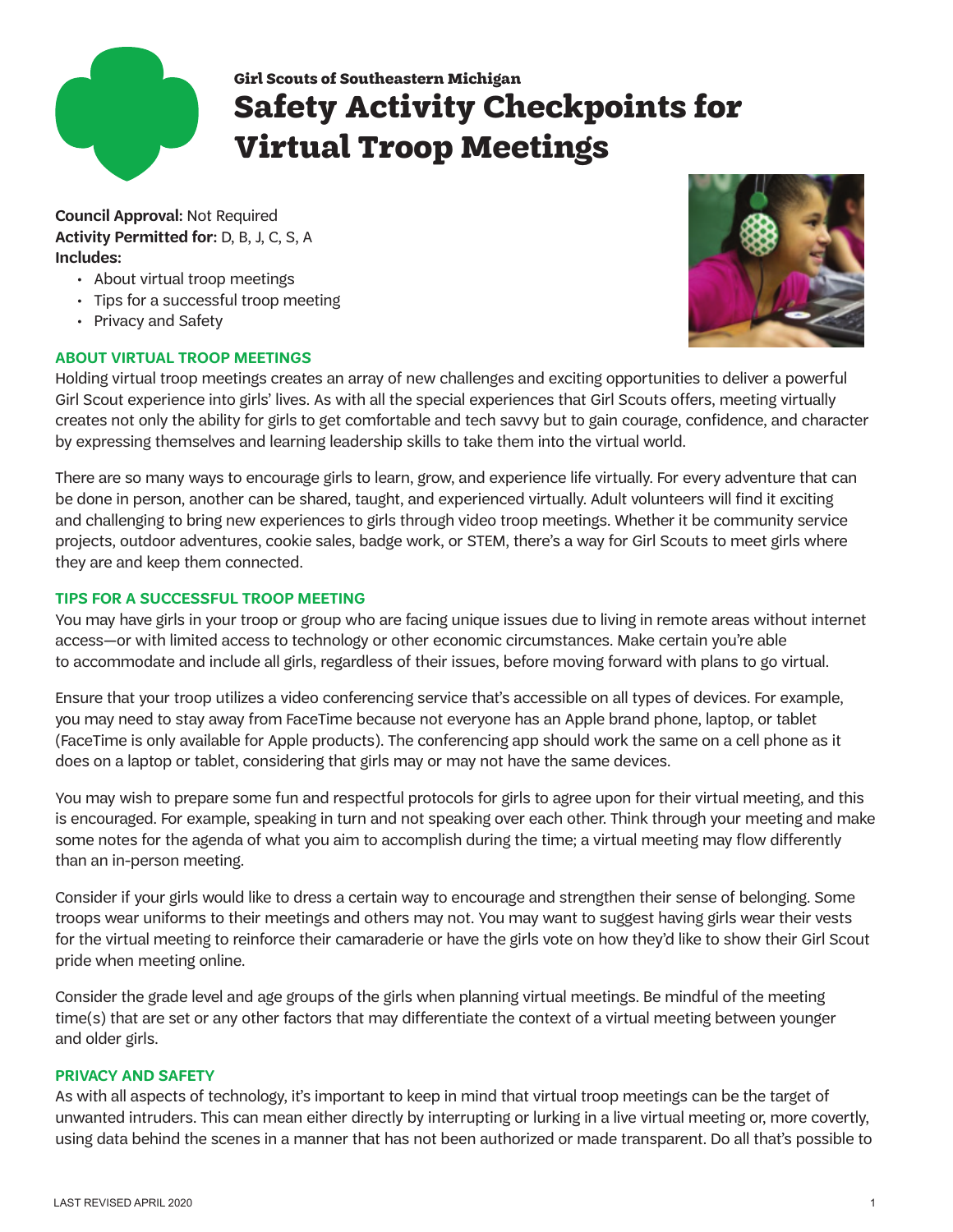learn about the platforms being used to host virtual troop meetings. Choose platforms that are publicly recognized, reported about by others as favorable, or transparent about the issues they may have experienced and the steps they may be taking to protect users. Become knowledgeable about the terms of use and don't choose a company that you're unsure about, for any reason, without consulting your council for advice.

It's imperative to protect both adult volunteers and girls while holding virtual meetings and communications online. This can mean keeping personal background space invisible or obscured, keeping photos and images of girls secured from public viewing, keeping meeting lines set to private, and making sure to protect personal email addresses or passwords and other situations that could compromise girl privacy or safety. Operate in a manner that anything recorded, photographed, or "saved" to a particular site may be misused in the future and stay away from that sort of situation by making educated choices. There's more on specific safety steps to follow below under Safety Activity Checkpoints.

## **LEARN MORE**

There are many choices when it comes to free video conferencing services, and countless skills one can learn online ranging from protecting your troop meeting to creating fun ways to interact with girls. Explore blogs and news articles to stay current and to enable you to make the best and safest selections for your virtual troop meetings. If you're unsure about something, always consult your council. Some examples are below:

- [Protect Your Zoom Meeting from Hackers](https://www.inc.com/jason-aten/hackers-are-trying-to-get-into-your-zoom-meetings-here-are-5-ways-to-stop-them.html)
- [10 Best Video Conferencing Tools to Choose From](https://www.owllabs.com/blog/video-conferencing-tools)
- [Tips for Chatting with Young Children Online](https://www.naeyc.org/our-work/families/tips-video-chatting-young-children)

#### **INCLUDE GIRLS WITH DISABILITIES**

Hosting or leading virtual meetings provides a unique opportunity to increase inclusion in new ways. Communicate with girls with disabilities and their caregivers on how to best manage their participation in virtual meetings. Once underway, virtual meetings can provide a new way for all girls to have a voice and have input in the meeting, potentially drawing in those girls who are shy, hesitant, or less apt to either attend in person or speak up in a face-to-face meeting. Some girls may enjoy the chat feature, for example, where they can become more comfortable expressing themselves.

#### **SAFETY ACTIVITY CHECKPOINTS**

Have girls take the [Internet Safety Pledge](https://www.girlscouts.org/en/help/help/internet-safety-pledge.html) to teach, encourage and support web safety and respectful "net-iquette" while online. Review the [Computer and Internet Use](https://girlscoutsnetwork.okta.com/login/login.htm?fromURI=%2Fapp%2Foffice365%2Fexk7il30vXDV3CoK7356%2Fsso%2Fwsfed%2Fpassive%3Fclient-request-id%3D760c4c9f-20bf-0000-4704-e5561bc8934b%26username%3D%26wa%3Dwsignin1.0%26wtrealm%3Durn%253afederation%253aMicrosoftOnline%26wctx%3Destsredirect%253d2%2526estsrequest%253drQIIAaWRO4gTURSGc_MYSVhRFq0sdotULjcz9zX33qDFTGbiBgMrKBbbLPO4kwybZGZnJstqaWW5aKeFYplKrMTGSpCt1kpIL6xbiZWlE2wEmwX_4ufAOQfO95-bNdRB3bbxRwSuHBpRhGCgVtVfytZbV18N1w4_blYqd-rfHt74_PzuC3B9FGeTPEjmRWmzmQqKTpKNFuDWuCjSvKvr__bzsZepNIlnRSdIpvpelGTTXA9V5M0nRcfL06P3AJwCcAbAonpAGDH7FrE5Qthyqcl6xOIUScdAfYZ72HY4ItgmDnGZoBJDy8CMuialskcdacmeaxuc2URIo2dzlzoWNc1ynwpbMmlzqy8EswS1qEMIs91l9cqONS_GeGVJFj9WP6vN1Y17aZIXi9qFwnpXa0cRiRAJTaioZ0CqOIOCYwkZ9hgylRJE8ZOalqRqFoendXBerxqNX3XwplEG_WXj5dfDZ9-Hbyu7rz-db1ROGvpIbt3fGVh8fxIf2an3YD6cPBpJfRtt8YN7g-3UZHTu7KbTgT66jbvoWAPHmnamgR8aeHqp8qH5Xx9Ztq5hA5eMFGK6iUmXoS4Ru8s11GoGiZ95szAO19sI-aEwBClJVcmMfAZ9nwto-AElgfCEEt6Tyxca-w01) safety activity checkpoints Computer and Internet Use with girls.

Make sure that the adult volunteer troop leader(s) are still co-leading the virtual meeting and are the person(s) initiating and doing the inviting to the virtual troop meeting. This is especially important for girls under the age of 13, however should be practiced always, with all girls in Girl Scouts.

Be sure to research the video conference service prior to selecting and implementing an appropriate video conference service provider as a virtual troop meeting host. Be sure to read and understand the Terms of Use of the selected platform. Also, learn about the privacy guidelines and precautions that are available concerning the platform prior to implementing your virtual troop meeting.

Make sure the virtual lines are set to private so that only invitees can attend (not a public meeting space). Do not share signup links so that anyone can join. Instead, invite people individually.

Make sure that there's nothing on the virtual stream that identifies a girl or volunteer personally or reveals a personal address, home address, or a person's physical location. To further protect privacy of personal space, there's typically an option to obscure the background of the room, if that's helpful. Girls can also pick fun nicknames to identify themselves on the meeting attendee list or use their first name only. Let girls know about these options so that they can learn about them.